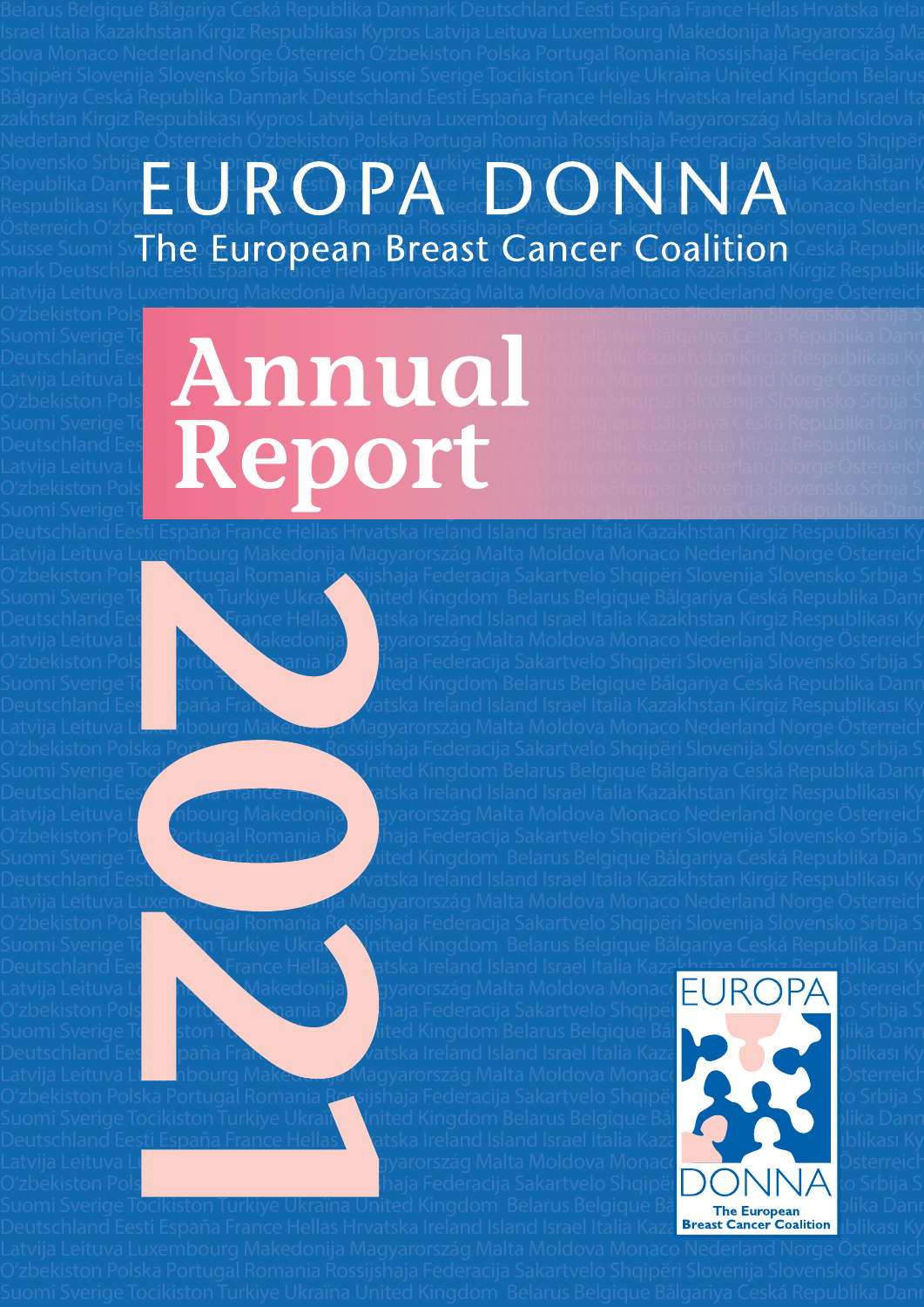## **EUROPA DONNA**

**President Tanja Španić (Slovenia)** tanja.spanic@europadonna.si

### **Vice President-Elect**

**Fiorita Poulakaki (Greece)** poulakakifiorita@yahoo.com

#### **Treasurer**

**Sema Erdem (Turkey)** sema.erdem.tr@gmail.com

#### **Members**

**Elizabeth Bergsten Nordström (Sweden)** elizabeth.bergsten.nordstrom@gmail.com

**Biba Dodeva (N. Macedonia)** biba@borka.org.mk

**Paola Mosconi (Italy)** paola.mosconi@marionegri.it

**Vesna Ramljak (Croatia)** vesnaramljak@yahoo.com

**Ellen Verschuur (The Netherlands)**  eajverschuur@gmail.com

#### **EUROPA DONNA Head Office Staff**

**CEO, Executive Director Marzia Zambon**

#### **Executive Director Emeritus/**

**Senior Policy Advisor Susan Knox**

**Communications Officer Barbara Klein**

**Development/Training Officer Paige Robinson**

**Administration Officer Giulia Pareschi**

## **Executive Board 2021 OVERVIEW**

The fil rouge of this past year was unpredictability.

After the breakout of the COVID-19 pandemic, along came the unexpected success at finding a vaccine in an unprecedented short time. 2021 was a year dedicated to adapting to a new normal: crisis calls for minds to open to transformation, embracing the constant need to come up with alternative plans.

Hope and exasperation followed one another month after month. We learned the added value of flexibility, we looked into new communication means, striving to find new ways to reach out to advocates, patients and stakeholders. We implemented new strategies, opening paths toward opportunities to increase connection and interaction to bridge the gap of 3D physical energy.

As restrictions due to COVID-19 eased and then got strict again, major conferences such as the 17th St. Gallen International Breast Cancer Conference and the 2021 ESMO Congress - both of which saw active participation of our President Tanja Spanic - went digital.

D-19 pandemic, along came the unexprecedented short time. 2021 was a year colls for minds to open to transformation of the minds to open to transformation and such a one another month after month. We<br>ked into new communica Throughout the year, Europa Donna staff and Board members have been very involved with fellow European organisations and societies: we were invited to give  $\acute{a}$ presentation or participate in panel discussions of a number of webinars, conferences and events such as the SPCC Course on Molecular Genomics, most of the thematic networks of the European Cancer Organisation (ECO), European Patient Forum (EPF) podcasts, the Breast Cancer in the Elderly webinar held by the European School of Oncology (ESO) and the ABC 6 International Consensus Conference held in November. Throughout the year we actively participated in all calls for awareness, informative webinars and written statements of the Transforming Breast Cancer Together (TBCT) initiative.

Europa Donna is very much committed to its ongoing collaborations in research (BIG, OECD PaRIS Workgroup, H2020 projects) and is proud to be invited to many HEU applications to provide prospective projects with the added value of patient perspective. Our Senior Policy Advisor Susan Knox still cooperates with the ECIBC Guidelines Development Group in updating the European Breast Cancer Guidelines on a regular basis.

Notwithstanding the COVID-19 travel restrictions, we were super active engaging with EU Policy makers. Our President Tanja Spanic spoke at a European Parliament hearing on 18 March, she was asked to provide her input during a Virtual Conference of the European Council Trio presidency of Germany, Portugal and Slovenia on 7 September and was invited to a Live EPP EU Parliament group debate on breast cancer on 12 October. In November, Ellen Verschuur and I were invited by MEP Frances Fitzgerald to a meeting at the European Parliament to discuss a possible ED event in 2022.

Our 2021 MBC Advocacy Conference in June was successfully held online, as programmed. We had really hoped to have our Advocacy Training Course in person, but we were forced to switch to a webinar because of growing COVID numbers in Italy and all of Europe. We decided to cut the Communication and Advocacy Skills sessions from the programme to ensure that advocates who attended the 2021 digital event could participate in the full blown (hopefully live) 2022 course.

Finally, 2021 saw our first time ever digitally held Pan-European Conference. The 15th Pan-European Conference was a huge success with the key-note speech by Commissioner for Health and Food Safety Stella Kyriakydes: superb speakers, excellent rhythm, great topics, and our Head Office team did a magnificent job organizing a flawless, well balanced, high quality event.

Our General Assembly unanimously voted for Tanja Spanic, Elizabeth Bergsten Nordström, Vesna Ramljak and Ellen Verschuur to serve on the ED Executive Board for a seocnd three year term and at the Board meeting following the GA, Fiorita Poulakaki was elected Vice President of our organisation.

In the absence of live gatherings, we decided to implement a new programme of "Roundtables," regular Zoom meetings with advocates from our 47 countries to touch base, exchange ideas and best practices, listen to expert presentations, participate in short educational sessions, etc.

To tackle prevention, one of the key pillars of Europe's Beating Cancer Plan, our Breast Health Day campaign was revamped, an awareness video was professionally made and will be followed by more. We also overhauled our digital communication programme and designed a brand-new website (which should go live in the first part of 2022), and we started a new Advocates Speak Out Video series, which we will build on in the coming year.

In October, Europa Donna launched a new social media campaign based on our Breast Health Day model and designed to spread factual information on MBC and simultaneously provide our national groups with materials they can adapt and use to run their own campaigns in their languages at the national level. Content has been largely determined by the results of a survey on MBC advocacy issues we also conducted this past Autumn.

I cannot wait to finally see you all in person at events and conferences in 2022!

Margia Farnton

**Marzia Zambon** CEO, Executive Director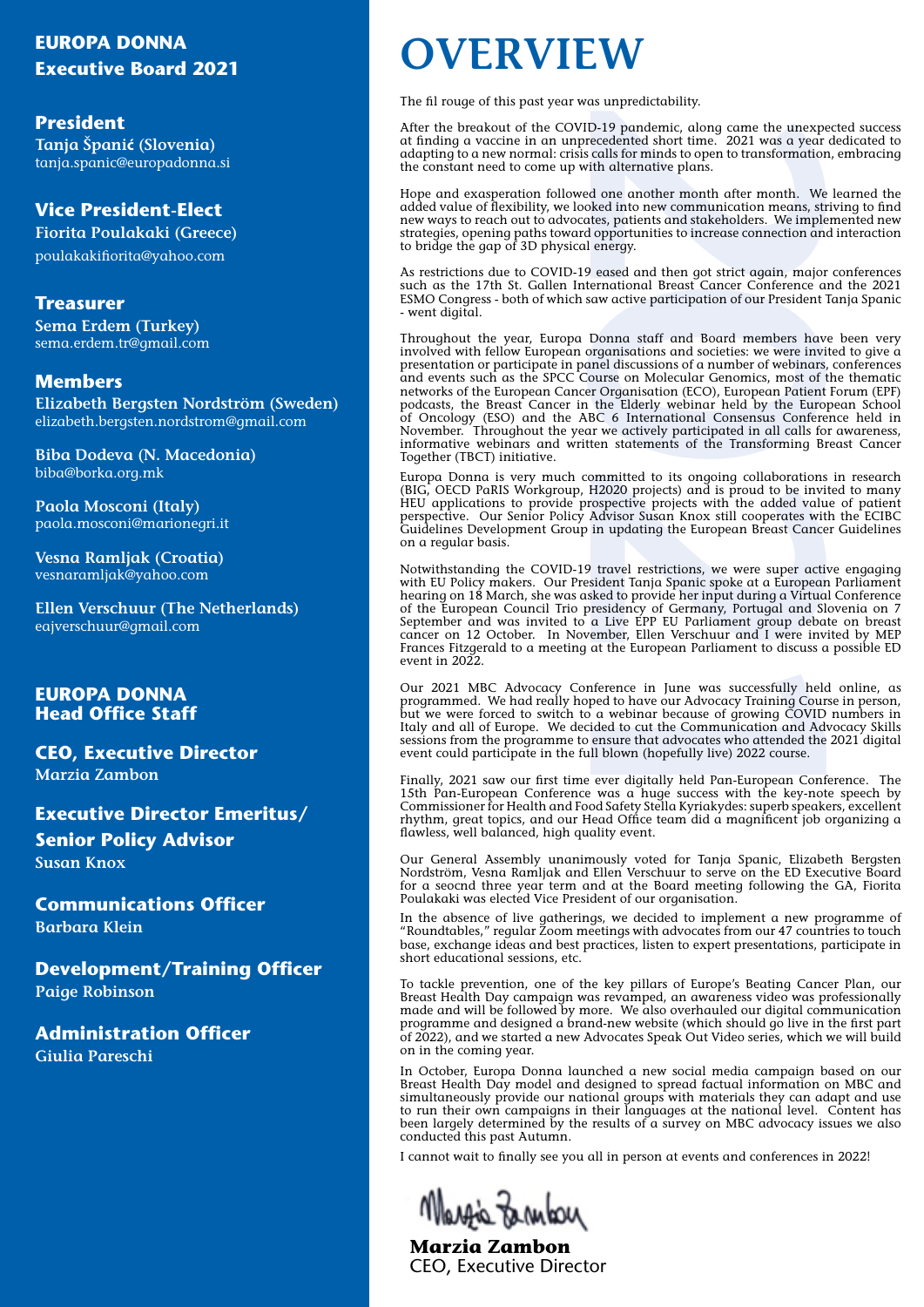## **ED 2021 PROGRAMMES**

### **PUBLIC AFFAIRS**

#### **D** European Parliament

On 18 March Europa Donna President Tanja Spanic was invited to speak about breast cancer screening in the third panel during the session on Screening Programmes for Specific Cancers: extending targeted cancer screening? at the European Parliament Special Committee on Beating Cancer ([BECA\)](https://europadonna-theeuropeanbreastcancercoalition.createsend1.com/t/j-l-flkkduk-jlydtujjtd-n/) hearing held at the European Parliament. During her presentation she gave an overview of ED's advocacy work for the implementation of population-based mammography screening programmes in all 47 member countries. She also highlighted the disparities that still exist in some EU countries such as Bulgaria, Greece and Romania which currently have no population-based mammography screening programmesaimed at lowering the incidence of breast cancer mortality. To conclude her presentation, she called on all MEPs present at this meeting to take ED's message to their own counties and help improve the situation in screening and early detection of breast cancer and all other cancer types.

On 12 October the European People's Party (EPP), the largest political group in the European Parliament, held a live debate via Facebook to highlight that no one should fight breast cancer alone. ED President Tanja Spanic participated along with Eva Maydell (Paunova) EPP Group MEP, and Dr. Roland Holsten, member of a support group for employees with breast cancer in the European Parliament.

On 16 November ED Executive Director Marzia Zambon and Board Member Ellen Verschuur were received at the European Parliament in Brussels by MEP Frances Fitzgerald, chair of Transforming Breast Cancer Together (TBCT) and Vice Chair of the EPP Parliamentary Group. At the meeting MEP Fitzgerald confirmed that breast cancer is high on the European agenda with the ultimate objective of improving outcomes for patients, survivors and their families. She stated that she is prepared to back and sustain an ED event at the Parliament, possibly in person, as soon as the COVID-19 situation allows.

#### **D** Europe's Beating Cancer Plan

The plan, an ambitious initiative tasked by European Commission President Ursula Von der Leyen to Stella Kyriakides, European Commissioner for Health and Food Safety and former Europa Donna President, proposes actions at every stage of the disease: prevention, diagnosis, treatment and survivorship. On 12 October, ED President Tanja Spanic participated in the virtual conference Pulling Out All the Stops to Deliver High-Quality Care for European Cancer Patients hosted by EUCOPE and BPI on Europe's Beating Cancer Plan. She participated in the Panel on Making Advanced Diagnostics Available to European Cancer Patients, pointing out the inequalities among European countries when it comes to modern diagnostics and treatments; she called on Europe's Beating Cancer Plan to address this to make it easier for national advocates to lobby with their health ministries.

This conference brought together developers, clinicians and cancer patients for a discussion with decision-makers from the European Parliament and the European Commission around how advanced diagnostics and personalised therapies can be made more widely available to European cancer patients alongside foundational therapies.

#### **Figure 3** Transforming Breast Cancer Together

ED participates in the Transforming Breast Cancer Together (TBCT) initiative, which was established when influential policy makers and organisations strongly committed to breast cancer began to collaborate in 2017.

TBCT organised a virtual event titled Shedding a Light on Women's Health: Discussing the realities of living with breast cancer during COVID-19, held 10 March, International Women's Day, to raise

awareness about the realities of living with breast cancer during COVID-19. The event was chaired by MEP Frances Fitzgerald, Chair Barbara Klein, ED Communications Officer, gave a testimony, offering insight into the daily reality of a breast cancer patient during the pandemic. On 26 May for the occasion of the European Week Against Cancer 2021 the TBCT initiative organized a webinar on Improving Breast Cancer Care: Using the lessons learned from the COVID-19 pandemic as a blueprint? The virtual event was hosted by MEP Fitzgerald who gave the keynote presentation followed by a panel that included ED President Tanja Spanic, Brigitte Nolet (Roche) and Dr Isabel Rubio (President of EUSOMA and ESSO). Tanja spoke about the challenges that patients are facing during the pandemic as well as the positives that have come out such as telemedicine and electronic prescriptions. She stressed that health systems must get prepared for the next pandemic.

TBCT launched their renewed Call for Change on 1 June, which analyses the Commission's proposed actions on cancer and provides a set of recommendations aimed at reducing inequalities and ensuring better breast cancer care for the benefit of patients in the EU. On 2 July, TBCT released a statement in response to the European Parliament Special Committee's Beating Cancer (BECA) draft report on "Strengthening Europe in the Fight Against Cancer – Towards a comprehensive and coordinated strategy." The **[statement](https://www.tbct.eu/wp-content/uploads/2021/08/TBCT-statement-on-BECA-report-V6_FINAL.pdf)** welcomed the focus on prevention as well as screening aimed at early detection, stressed the important contribution of patient and civil society organisations and expressed its concern regarding the fact that  $MBC/$ advanced cancer are mentioned solely in the context of palliative care.

ED Executive Director Marzia Zambon took part in the TBCT Webinar: Different Access, Different Outcomes: Tackling inequalities in Breast Cancer care across the EU on 15 November. The webinar brought together MEP Fitzgerald, Luciana Neamtiu from the European Commission's Joint Research Centre, Fatima Cardoso from the Champalimaud Clinical Center and the ABC Global Alliance and MEP Pietro Fiocchi -BECA Member. During the webinar, Marzia stressed the importance of having common and uniform quality standards of care, and guidelines covering screening, early diagnosis, treatment and care in specialised cancer centers with multidisciplinary teams (MDTs) in order to fight inequalities.

#### **European Council Trio Presidency**

On 7 September, ED President Tanja Spanic participated in a Virtual Conference of the European Council Trio Presidency of Germany, Portugal and Slovenia. The focus of the conference was on the [Principles of Successful Patient Involvement in Cancer Research,](https://europadonna-theeuropeanbreastcancercoalition.createsend1.com/t/j-l-zxktdd-jlydtujjtd-w/) a compilation of the experience and findings from many national, European and international initiatives to foster patient involvement. During the conference, Tanja gave a presentation on the importance of involving patient advocates in Clinical Trials from their inception rather than after protocols have already been completed, and she called for a balance on Clinical Trial steering committees between researchers, payers and patient advocates. Tanja also participated in the Roundtable discussion on The Way Forward.

On 28 October, Tanja Spanic participated in the second European Society for Medical Oncology (ESMO) Public Policy webinar on The Clinical Trials Regulation: Challenges and burdens affecting non-commercial research. Here she spoke about the importance of patient involvement in clinical research and highlighted the paper,  ["Principles of Successful Patient Involvement in Cancer](https://europadonna-theeuropeanbreastcancercoalition.createsend1.com/t/j-l-zxktdd-jlydtujjtd-ji/)  [Research"](https://europadonna-theeuropeanbreastcancercoalition.createsend1.com/t/j-l-zxktdd-jlydtujjtd-ji/) that resulted from the 7 September conference.

## **RESEARCH**

#### **DED Survey on Metastatic Breast Cancer Quality** of Care and Quality of Life from the Patient's Perspective in Europe

To kick off a new advocacy initiative for quality of care and quality of life improvement in patients with Metastatic Breast Cancer (MBC), ED conducted a survey of its member countries starting in September

2021 to learn about the patient's perspective on the current state of progress and areas that need improvement for people living with MBC in Europe. The purpose was to gather up-to-date information throughout European countries as part of a multi-phase ED project to drive change through the creation of a European-wide campaign to raise awareness of MBC and to promote optimal follow-up, rehabilitation, aftercare, survivorship and quality of life issues for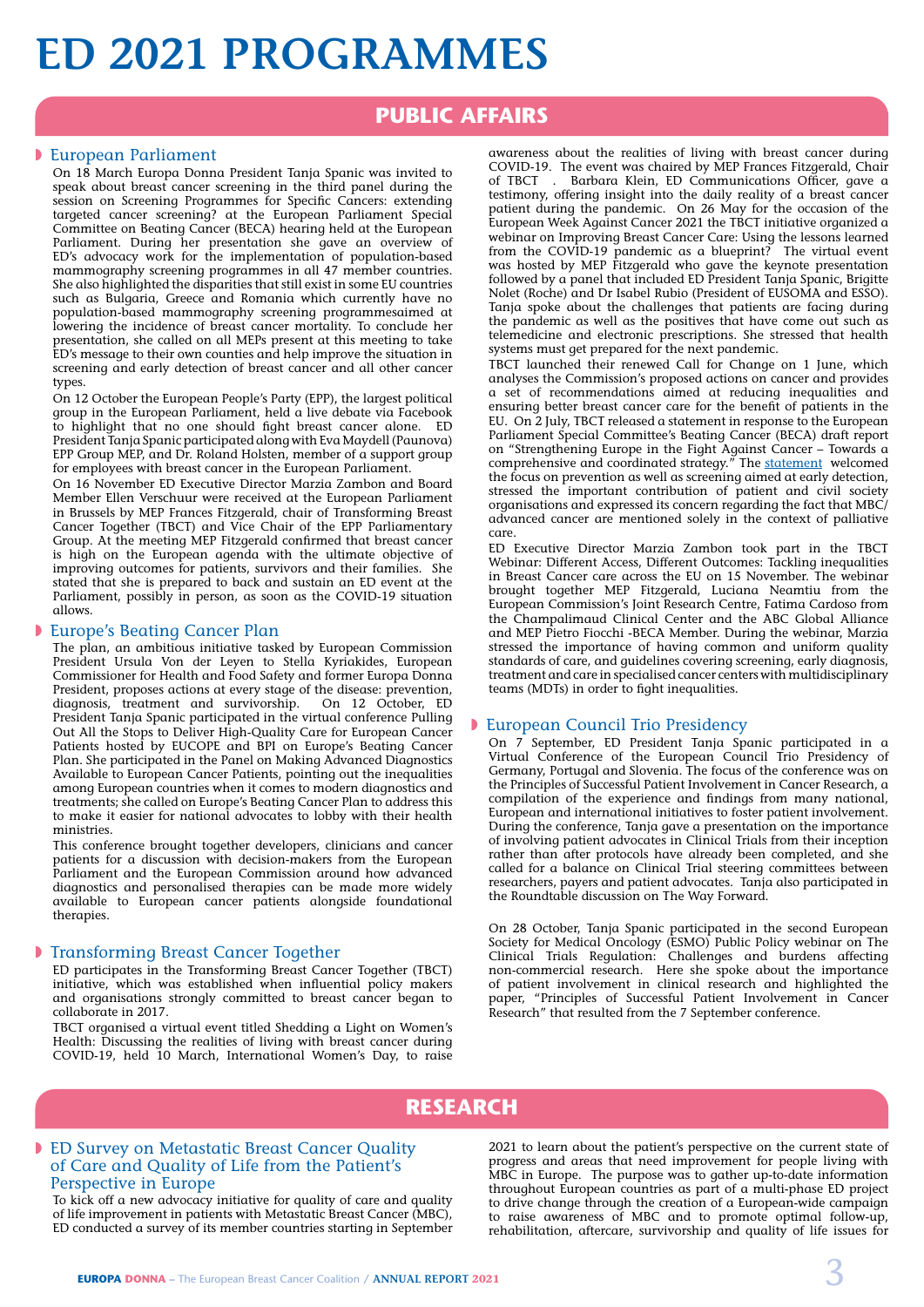## **ED 2021 PROGRAMMES**

and with women who have this disease. Thirty-two questions were posed, on the topics of: Treatment and Services for People with MBC, Legislation Protecting People with MBC and Advocacy for People with MBC. The resulting [report](https://www.europadonna.org/wp-content/uploads/2022/04/MBC-Survey-2022.pdf) is available on Europa Donna's website.

#### **EBCC-13 Manifesto Survey**

ED is a co-organiser of the biennial European Breast Cancer Conference (EBCC) along with the European Organisation for Research and Treatment of Cancer ([EORTC\)](https://europadonna-theeuropeanbreastcancercoalition.createsend1.com/t/j-l-zxktdd-jlydtujjtd-f/) and the European Society of Breast Cancer Specialists ([EUSOMA\)](https://europadonna-theeuropeanbreastcancercoalition.createsend1.com/t/j-l-zxktdd-jlydtujjtd-z/). ED actively participates in the development of the scientific programme for each conference. ED President Tanja Spanic will Co-Chair the conference that will take place 16 – 18 November 2022 in Barcelona. Tanja and ED Vice President Fiorita Poulakaki serve on the Manifesto Committee. The EBCC Manifesto sets out key principles and recommendations on how to maximise the impact of multidisciplinary breast cancer care. This edition will focus on considerations for patients diagnosed with breast cancer and decisions related to prophylactic mastectomies. As part of the research, ED conducted a survey among its members in 2021; the results will help to formulate the manifesto and paper which will be published following EBCC-13.

#### **D** Publication of OECD Paris PROMs Workgroup Survey

ED Executive Director Marzia Zambon represents ED on the Organisation for Economic Co-operation and Development [\(OECD\)](https://europadonna-theeuropeanbreastcancercoalition.createsend1.com/t/j-l-zjumuy-jlydtujjtd-o/) Patient-Reported Indicator Survey (PaRIS) Breast Cancer patientreported outcome measures (PROMs) Working Group; this initiative aims at developing and implementing standardised patient-oriented measures of health-care performance. The data resulting from the Breast Cancer PROMs survey was later published in the 2021 OECD "Health at a Glance" [publication](https://www.oecd.org/health/health-at-a-glance/).

#### **Europa Donna Involvement in Research**

Europa Donna actively promotes the advancement of breast cancer research and seeks to ensure that all women fully understand any proposed treatment options, including entry into clinical trials and their right to a second opinion. As part of our commitment, we regularly take part in advisory and scientific research committees. In 2021, ED Representatives took part in the following virtual research meetings: Breast International Group (BIG) Scientific Meetings; BIG OlympiA, AURORA, MINDACT and POSITIVE Steering Committees; EBCTCG Early Breast Cancer Trialists Collaborative Group; OECD Working Group meeting; and the Lancet Breast Cancer Commission group.

Moreover, ED is the patient advocacy representative on the following six Horizon 2020 projects that have been funded and continued their work in 2021: Advisory Board member in the "MEtabolic SIgnaling STRATification- MESI-STRAT" Research Project, External Advisory Panel member for the "Predicting Effective Adaptation to Breast Cancer to Help Women to BOUNCE Back" project and for CardiOCare, an interdisciplinary approach for the management of the of the elderly multimorbid patient with breast cancer therapy induced cardiac toxicity, Independent Ethics and Data Monitoring Committee member of the "My Personal Breast Screening project – MyPEBS," PREFERABLE –"Project on Exercise for Fatigue Eradication in Advanced Breast Cancer to improve quality of life,"and INSPIRE - INnovative tools for Safety Pharmacology for Integrated cardiovascular safety assessment to REduce adverse events and late stage drug attrition.

### **EDUCATION HIGHLIGHTS**

#### **Europa Donna National Fora Online Roundtables**

In early 2020, Europa Donna began holding online roundtables with leaders of our national groups since we were unable to meet in-person to discuss issues of importance. These roundtables continued in 2021: On 11 February, ED held a roundtable on the COVID-19 vaccine for breast cancer patients with 31 of our National Representatives and Delegates from 23 countries attending. Adriana Bonifacino, Surgeon/ Oncologist and Head of the Breast Unit at Rome Sapienza University, gave an overview of the current vaccine situation in Europe.

A follow-up discussion was held on 15 March with 28 of our National Representatives and Delegates from 18 countries during which advocates from 8 countries gave an update on the vaccine roll-out in their countries.

On 31 May, ED held its roundtable focused on Exercise for Breast Cancer Survival. Dr. Joachim Wiskemann, Head of Research Group Oncological Exercise Science Department of Medical Oncology, National Center for Tumor Diseases (NCT) in Heidelberg, gave an overview of the importance of being physically active after a breast cancer diagnosis to help with side effects from treatment and reduce risk of recurrence. PhD Student Annelie Voland gave an overview of the research survey the NCT was conducting on community-based exercise programmes for cancer patients in Europe and neighbouring countries.

#### **Europa Donna Metastatic Breast Cancer Advocacy** Webinar

On 18 and 19 June, Europa Donna held its yearly metastatic breast cancer (MBC) advocacy meeting for women to learn more and share strategies to advocate with and for other women with this disease. Forty participants from 20 of the Coalition's 47 member countries connected. Olivia Pagani, Breast Cancer Programme Coordinator for the European School of Oncology and former ED Board member, gave two comprehensive presentations on treatment and research. Covering psychosocial support and dealing with an MBC diagnosis, Luzia Travado, of the Champalimaud Clinical Center in Portugal described the challenges of an MBC diagnosis and how to ensure that MBC does not take over a woman's life. This was followed by three best advocacy practice presentations from expert MBC activists and a workshop to discuss advocates' experience and advocacy strategies related to survivorship and psychosocial support.

The second day of the course consisted of advocacy skills training workshops, designed specifically for this event.

#### **15th Pan-European Conference**

On 23 and 24 October, Europa Donna hosted its 15th Pan-European Conference for some 130 advocates from its 47 member countries to connect with experts and other advocates.

Stella Kyriakides, EU Commissioner for Health and Food Safety, and a past president of Europa Donna, in her keynote address told advocates that the pandemic has accentuated the urgent needs in cancer care and prevention, and the wide disparities in access to care and medications. She highlighted  [Europe's Beating Cancer](https://europadonna-theeuropeanbreastcancercoalition.createsend1.com/t/j-l-zxktdd-jlydtujjtd-y/)  [Plan,](https://europadonna-theeuropeanbreastcancercoalition.createsend1.com/t/j-l-zxktdd-jlydtujjtd-y/) launched in February 2021, which is to offer solutions in four main action areas: cancer prevention, early detection, diagnosis and treatment, and improved quality of life. She said that there is a concrete plan, with a budget and the plan is on target and needs to continue being implemented.

The conference, held virtually due to COVID-19 disruptions, also provided updated information to help advocates improve breast services in their countries, making use of lessons learned in the pandemic. Scientific experts provided lectures on research, breast imaging and the role of AI in screening, breast surgery and testing for biomarkers and personalized care. Implementation of the ECIBC project was covered as well as topics of interest to advocates such as return to work after breast cancer and dealing with long term effects of breast cancer treatment. Advocates participated in workshops giving practical guidance on managing long term survivorship, strategies for return to work, genetic risk and personalized medicine, and MBC. A detailed account of the conference can be found in Europa Donna's 2021 [Newsletter](https://www.europadonna.org/wp-content/uploads/2022/01/ED_News-2021_web.pdf).

#### **Breast Health Day 2021 Campaign**

On 15 October, Europa Donna celebrated the 14th annual Breast Health Day to disseminate information about breast health and to raise awareness of prevention and early detection of breast cancer among women and girls across Europe. This year ED launched a new [video campaign](https://www.europadonna.org/breast-health-day-campaign-materials/) that shows the importance of making daily #HealthyChoices for your Breast Health. We encouraged all advocates to be part of the campaign by sending in their own mini video.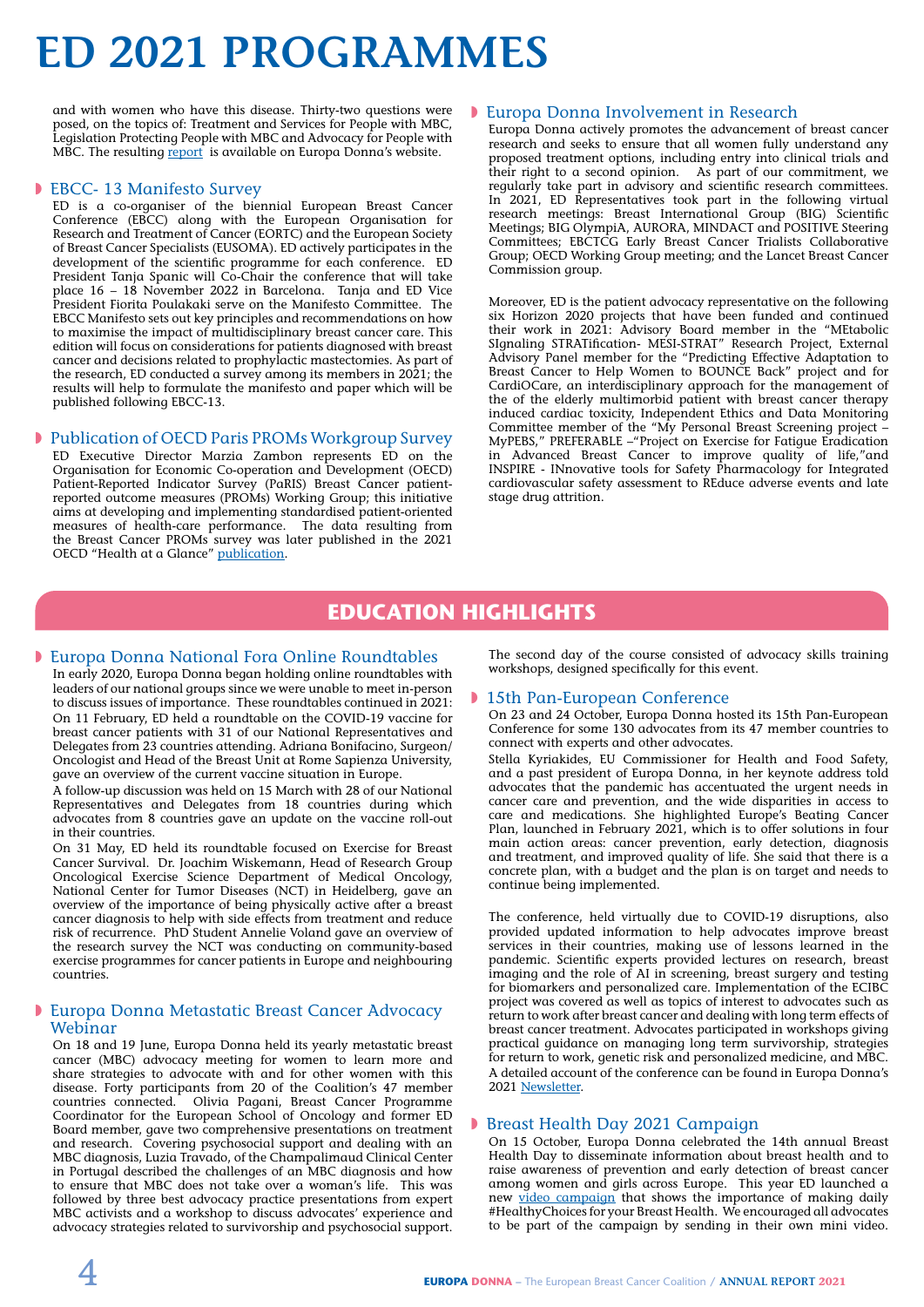## **ED 2021 PROGRAMMES**

In addition, this year, ED Communications Officer Barbara Klein contributed to the Women's Health Campaign from Media Planet UK with an article on <u>"Why Living a Healthy Lifestyle is Important for</u> [Your Breast Health,"](https://www.healthawareness.co.uk/breast-health/why-living-a-healthy-lifestyle-is-important-for-your-breast-health/?utm_source=EUROPADONNA-distro&utm_medium=assoc#) which was also distributed as a supplement in British newspaper The Guardian.

#### **MBC Campaign**

In October 2021, Europa Donna launched a new, on-going social media campaign based on our Breast Health Day model and aimed at the European public, especially women; it is designed to spread factual information on MBC and simultaneously provide our national groups with materials they can adapt and use to run their own campaigns in their languages at the national level. Our aim is to reach as many people as possible with education about the physical, psychological, social and personal life issues people who have been diagnosed with MBC have to face.

#### **Europa Donna Advocacy Training Course**

The Europa Donna European Advocacy Training course took place virtually on 19 - 20 November. This was the 20th year that the course has been held and 30 advocates from 18 countries participated. Advocates heard presentations both on the science of breast cancer, and on EU breast cancer care guidelines and recent EU policy initiatives.

### **COOPERATION WITH OTHER ORGANISATIONS**

#### **European Patients' Forum Podcast**

To mark International Day of Action for Women's Health, which is celebrated every year on 28 May and established as a reminder to address the multiple causes of disease and death that affect women all over the world, ED Communications Officer Barbara Klein was an invited guest on the European Patients' Forum [EU Patients](https://europadonna-theeuropeanbreastcancercoalition.createsend1.com/t/j-l-fidhjyk-jlydtujjtd-t/)  [Podcast](https://europadonna-theeuropeanbreastcancercoalition.createsend1.com/t/j-l-fidhjyk-jlydtujjtd-t/) where she discussed the importance for women with breast cancer to have access to quality health care and what can be done to make sure that said access is guaranteed to all women in Europe and worldwide.

#### **D** European Cancer Organisation Meetings

ED Executive Director Marzia Zambon takes part in the European Cancer Organisation's (ECO) Prevention Steering Committee, cochaired by Dr. Isabel Rubio and Dr. Jan van Meerbeeck, and she participated in an online meeting held on 24 March. The Prevention Network aims at developing fresh consensus and stronger collaboration in all areas of cancer prevention among key interested expert groups and policymakers at the European and international levels.

On 28 May, Marzia spoke about ED's Alcohol and Policy Propositions during the ECO - Primary Prevention meeting, co-chaired by Matti Aapro, President, European Cancer Organisation and EU Cancer Mission Assembly member, and Rui Medeiros, President, Association of European Cancer Leagues & Co-Chair, ECO HPV Action Network. During her presentation, Marzia called on all national member countries to promote a joint media campaign (to be financed through taxes and public funding from EU4Health and EBCP programmes) possibly using ED's Breast Health Day campaign as a prevention programme model.

The ECO held its Community 365 Roundtable Meeting on Early Detection and Screening on 22 June and focused on three areas: key scientific and technological developments in improving early detection for all cancers, reviewing the experience of EU level initiatives on Breast and Colorectal cancer screening since 2003, and the case for EU level initiatives to support lung cancer screening and early detection strategies for prostate cancer. ED President Tanja Spanic contributed to the session on EU Level Screening Initiatives: What have we learned so far? during which she pointed out that many of the patient representatives who have, with time, stepped down from their position in ECIBC have not been replaced. ED strongly believes this should change in order to guarantee that the patients' perspective always has an essential role in developing the EC Guidelines, as well as others.

Finally, ED Executive Board Members Sema Erdem and Ellen Verschuur, Executive Director Marzia Zambon and Communications Officer Barbara Klein attended the European Cancer Summit 2021, From Plans to Action on 17 - 18 November in Brussels. This summit focused on the implementation of Europe's Beating Cancer Plan and the EU Cancer Mission's recommendations, through the ECO's Focused Topic Networks. Sema Erdem serves as Co-Chair, Patient Advisory Committee of the ECO and participated in the session on Supporting the Drivers for Implementation: The cases of the oncology workforce on 17 November. ED has also endorsed the Declaration from the Summit.

ED is a member of the Prevention, Early Detection and Screening Network and the Inequalities Network of the ECO.

#### **D** SPCC Course on Molecular Genomics

ED Executive Director Marzia Zambon participated in the Sharing Progress in Cancer Care (SPCC) course that was held virtually  $1 - 5$ March 2021. The course was organized by SPCC under the auspices of Europa Donna, [EUSOMA](https://europadonna-theeuropeanbreastcancercoalition.createsend1.com/t/j-l-flkkduk-jlydtujjtd-i/) and the [European Society of Pathology.](https://europadonna-theeuropeanbreastcancercoalition.createsend1.com/t/j-l-flkkduk-jlydtujjtd-d/) The aim of the course was to take stock of current and future tools that help optimize the care of patients with breast cancer. Marzia provided the patient advocacy perspective on Molecular Diagnostics and Genomics in Breast Cancer and highlighted its importance as a tool that will enable the understanding of genetic abnormalities and give the cancer patient community great hope in truly effective early detection and in the opening of a «next generation» treatment and care.

#### **17th St. Gallen International Breast Cancer** Conference 2021

ED President Tanja Spanic provided the patient perspective on What Patients Want: Tradeoffs, preferences and thresholds in the first on demand session of the  $17th$  St. Gallen International Breast Cancer Consensus conference held virtually 17-21 March. The session covered the News in Breast Cancer Care Since St. Gallen 2019: Challenges and opportunities. In the presentation, Tanja shared data from ED's Survey of our National Fora on the [Current State of](https://europadonna-theeuropeanbreastcancercoalition.createsend1.com/t/j-l-flkkduk-jlydtujjtd-b/) [Breast Cancer Services](https://europadonna-theeuropeanbreastcancercoalition.createsend1.com/t/j-l-flkkduk-jlydtujjtd-b/) and highlighted the fact that there are still many inequalities among and throughout our countries.

#### **European School of Oncology- Breast Cancer** in the Elderly Online Course

The European School of Oncology Course on Breast Cancer in the Elderly took place 1 - 2 October Online. The course was co-chaired by Laura Biganzoli and former ED Executive Board Member Olivia Pagani and aimed to provide a broad panorama on how to address the complexity of different disease settings in older patients and to help clinicians to understand and select the best available choices in routine clinical practice, when sitting in a multidisciplinary meeting or in front of the patient. During the course, ED Executive Director Emeritus Susan Knox gave the Keynote lecture on The Value of Being Older and ED Executive Board Member Elizabeth Bergsten Nordström gave the patient advocate's experience in the session on Needs and Expectations of Elderly Breast Cancer Patients.

#### **Advanced Breast Cancer Sixth ESO-ESMO** International Consensus Conference (ABC6)

The Advanced Breast Cancer Sixth ESO-ESMO International Consensus Conference [\(ABC6](https://europadonna-theeuropeanbreastcancercoalition.createsend1.com/t/j-l-zjumuy-jlydtujjtd-y/)) was held virtually 4 - 6 November with a mix of live sessions and on-demand sessions. ED Executive Board Member Elizabeth Bergsten Nordström served on the Patient Advocacy Committee and presented in the on-demand session, Oncobrain: Not an excuse but a common reality. She also served as a Consensus panelist in the Consensus session where discussion focused on updating the ABC Guidelines. ED Executive Director Marzia Zambon presented an e-poster on "Effective Advocacy for Women with Metastatic Breast Cancer: A European perspective," and ED had a booth in the virtual exhibition.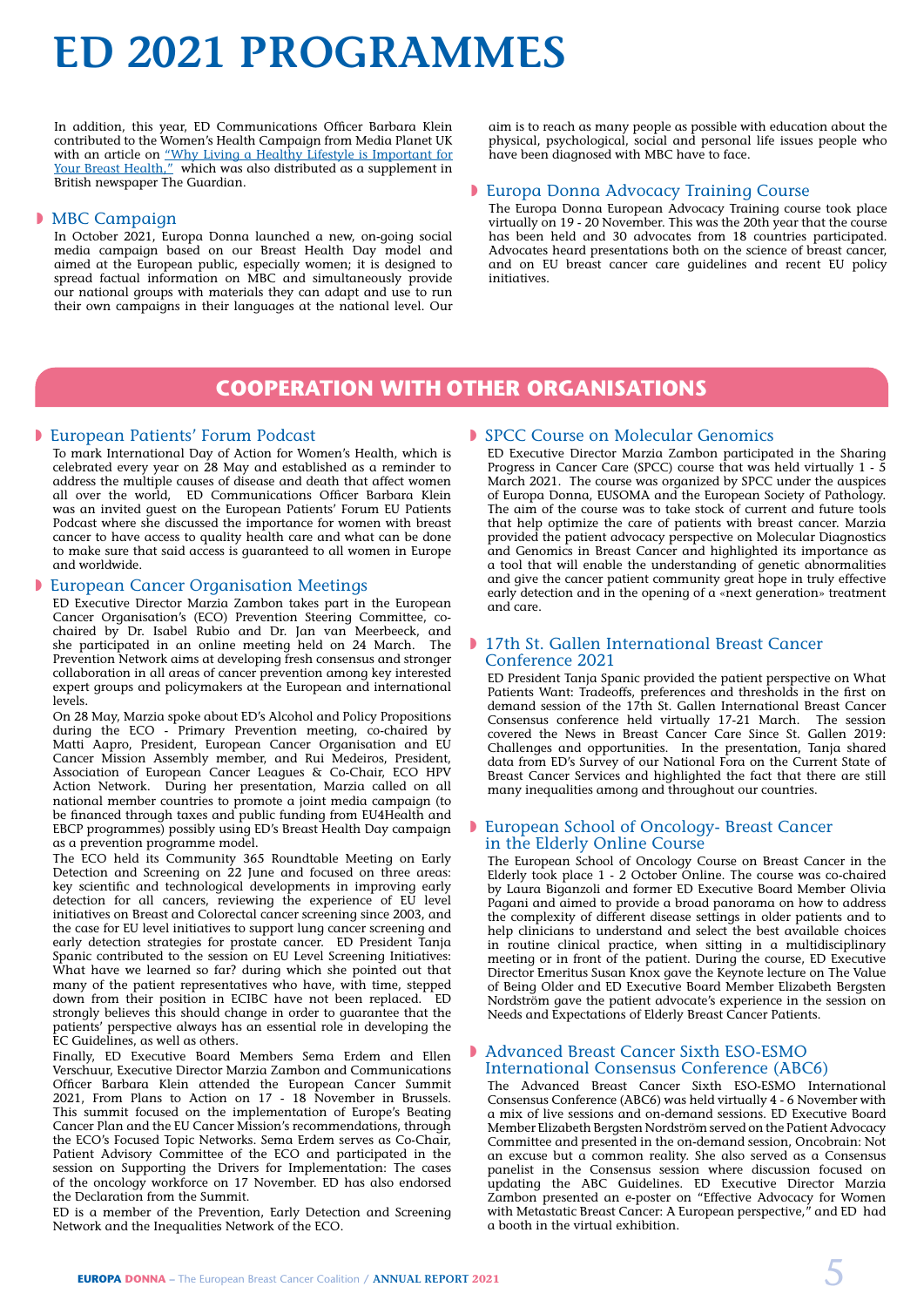## **COMMITTEE MEMBERSHIP AND ACTIVITIES**

#### During 2021 EUROPA DONNA served on the following committees:

- **BIG Scientific Committee**
- BIG-NCTN 2021 Annual Retreat
- MINDACT Steering Committee
- **NURORA Steering Committee**
- POSITIVE Trial Steering Committee
- **INSPIRE Annual Meeting**
- **B** Early Breast Cancer Trialists' Collaborative Group (EBCTCG)
- **D** OLYMPIA Clinical Trial Steering Committee
- w Horizon 2020 Projects: BOUNCE, CardiOCare, INSPIRE, MyPEBS, MESI-STRAT, PREFERABLE
- OECD Working Group meeting
- **PARIS Breast Cancer PROMS Working Group**
- **EBCTCG Early Breast Cancer Trialists Collaborative Group**
- **Ethics Committee of IBCSG- International Breast Cancer Study Group**

#### During 2021 EUROPA DONNA participated in the following organisational activities:

| Policy                     | European Patients' Forum<br><b>Europe's Beating Cancer Plan</b><br><b>Transforming Breast Cancer Together Initiative</b><br>EPP group cancer event<br>BECA European Parliament Group                                                                                                                                                                                                                                                                                                                                                                                                                                                                 |
|----------------------------|------------------------------------------------------------------------------------------------------------------------------------------------------------------------------------------------------------------------------------------------------------------------------------------------------------------------------------------------------------------------------------------------------------------------------------------------------------------------------------------------------------------------------------------------------------------------------------------------------------------------------------------------------|
| Conferences                | <b>BECA European Parliament Group</b><br>Europa Donna 15th Pan-European Conference<br>Europa Donna MBC Advocacy webinar<br><b>Europa Donna Advocacy Training Course</b><br>ECO 2021 European Cancer Summit<br>• 17th International St. Gallen Breast Cancer Conference<br><b>ESMO 2021 Virtual Congress</b><br><b>DEUCOPE-BPI Conference on Europe's Beating Cancer Plan</b><br>$\blacksquare$ EPF Congress<br><b>EURACTIV Conference on MBC</b><br><b>• 6th Advanced Breast Cancer International Consensus Conference</b><br>• Oncoplastic Breast Consortium (OPBC) Consensus Conference 2021<br>MBN2021 GRADE-based Consensus Conference           |
| <b>Other Meetings</b>      | Europa Donna Roundtables (virtual) with National Representatives<br>EBCC-13 Organising and Steering Committees<br>ECIBC Working Group meetings<br>EBC Council - European Breast Cancer Council<br>SPCC Precision Medicine in Breast Cancer webinar<br>SPCC course on Molecular Diagnostics, Genomics and Epigenics in Clinical<br>Oncology (virtual)<br>EPF AGM & Extraordinary GA<br><b>BESO Course: Breast Cancer in the Elderly</b><br>ESMO Public Policy Webinar on the Clinical Trials Regulation<br>ABC Global Alliance GA<br><b>ESTRO Multidisciplinary Management of Breast Cancer Course</b><br>7th Annual World Cancer Series: Europe 2021 |
| <b>Publications/Videos</b> | 2021 Annual Report<br>Breast Health Day leaflet<br>Breast Health Day Video<br>2021 Annual Newsletter<br><b>ED General Brochure</b><br>Highlights from ED's MBC Advocacy Webinar<br>Four editions of ED Electronic News                                                                                                                                                                                                                                                                                                                                                                                                                               |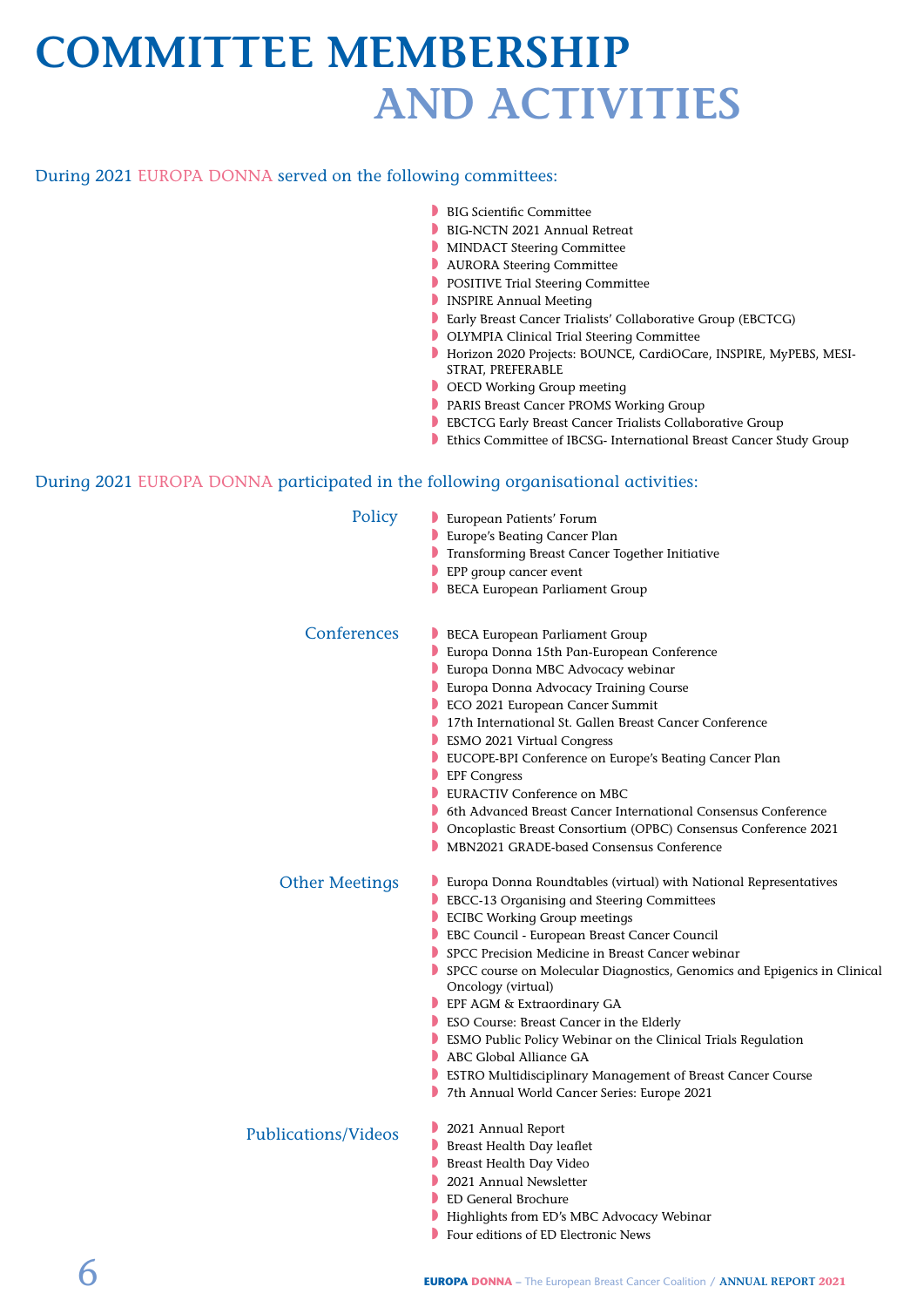# **FINANCIAL**

Our annual financial statement has been prepared by an independent auditor and is posted on our website at www.europadonna.org.

## **BALANCE SHEET AS OF 31 DECEMBER 2021**

|         | 10,273    |
|---------|-----------|
|         | 824,852   |
| 618     |           |
| 819,816 |           |
| 4,417   |           |
|         | € 835,125 |
|         |           |

| <b>LIABILITIES</b>                            |         |           |
|-----------------------------------------------|---------|-----------|
| <b>Reserve Fund</b>                           |         | 679,822   |
| - Surplus/loss for the year                   | 276,353 |           |
| - Extraordinary reserve                       | 403,469 |           |
| <b>Creditors</b>                              |         | 16,926    |
| - Amounts payable within one year             | 16,926  |           |
| <b>Accrued charges and deferred</b><br>income |         | 138,377   |
| - Withholding taxes                           | 15,187  |           |
| - Accrued charges                             | 73,096  |           |
| - Owed as Severance                           | 50,094  |           |
| AL LIABILITIES                                |         | € 835.125 |

### **INCOME**

|  | ۰.<br>Y |  |
|--|---------|--|
|  |         |  |

| <b>Turnover</b>                                        |         | 666,829   |
|--------------------------------------------------------|---------|-----------|
| - Membership dues                                      | 15,980  |           |
| - Grants and donations                                 | 646,766 |           |
| - Meeting registrations                                | 3,840   |           |
| - Reimbursements                                       | 243     |           |
| <b>Financial Income</b>                                |         | 255       |
| Other financial income                                 | 255     |           |
| <b>TOTAL INCOME</b>                                    |         | € 667,084 |
| <b>OPERATING CHARGES</b>                               |         |           |
| <b>Services &amp; Office Expenses</b>                  |         | 54,999    |
| - Administrative overhead                              | 46,847  |           |
| - Fees (audit, legal, insurance)                       | 8,152   |           |
| Salaries (employees & related costs)                   |         | 245,519   |
| <b>Activity Expenses</b>                               |         | 85,781    |
| - Publications, Websites                               | 20,994  |           |
| $-$ EBCC-13                                            | 875     |           |
| - Board meeting 2021                                   | 612     |           |
| - 14th ED Pan-European Conference                      | 636     |           |
| - MBC Webinar                                          | 9,059   |           |
| - ECO Summit                                           | 2,946   |           |
| - Advocacy Training                                    | 9,261   |           |
| - 15th ED Pan-European Conference                      | 41,398  |           |
| <b>Depreciation &amp; Write-Offs</b>                   |         | 2,156     |
| - Office equipment                                     | 2,156   |           |
| <b>Financial Charges</b>                               |         | 2,276     |
| - Bank costs                                           | 2,226   |           |
| - Other financial costs                                | 50      |           |
| Surplus/Loss of the Period (transfer to/from reserves) |         | 276,353   |
| <b>TOTAL CHARGES</b>                                   |         | €667,084  |
|                                                        |         |           |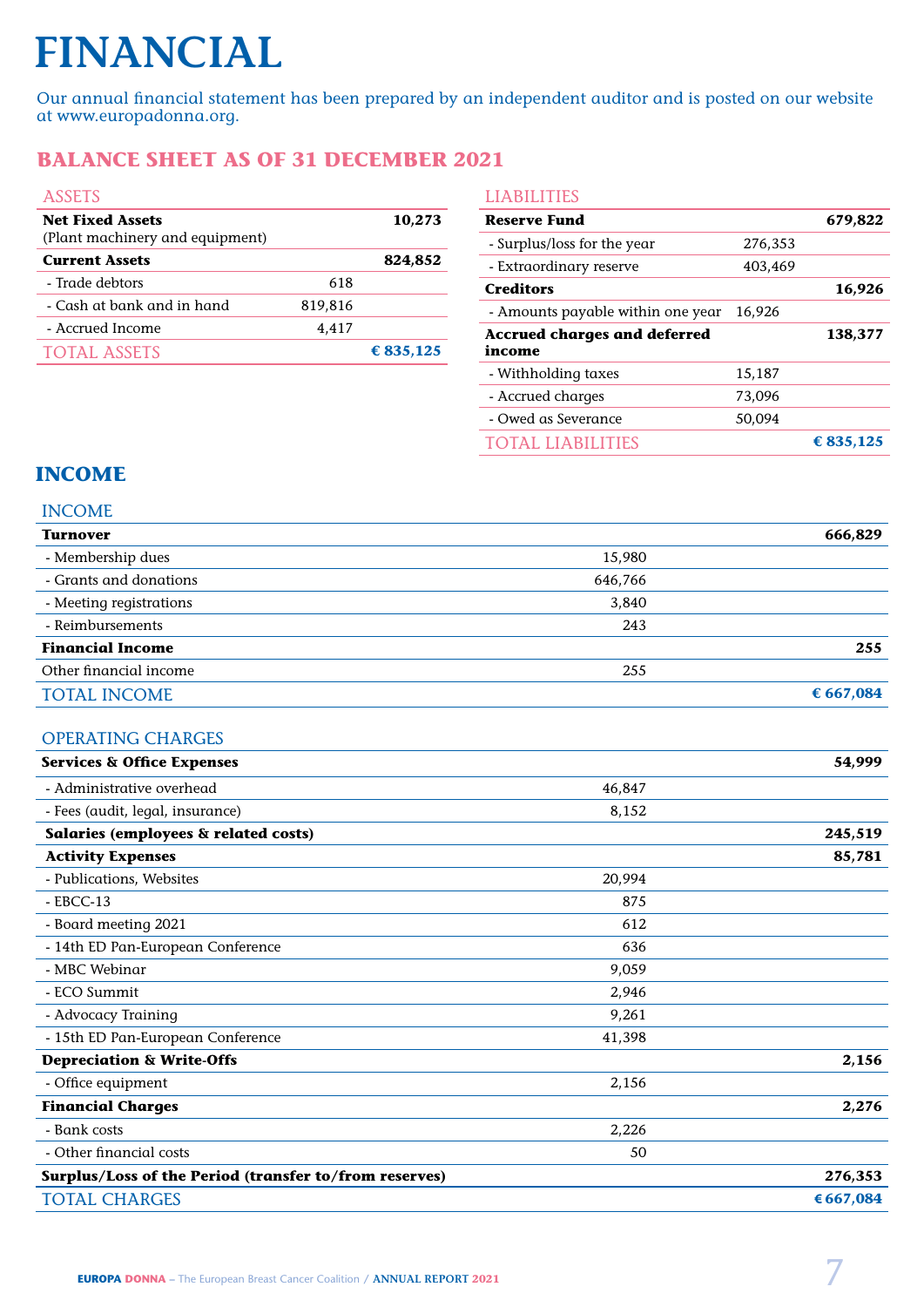## **ACKNOWLEDGEMENTS**

ED wishes to acknowledge and express appreciation for the ongoing support of our Executive Board, our faculty members and scientific advisors for their generous contribution of time and effort on behalf of breast cancer advocacy. We would also like to commend our individual National Fora for their continuing commitment to our common advocacy goals, especially the implementation of the EU guidelines. The strength of our organisation emanates from our National Fora whose ongoing work and efforts are outstanding and become more impressive each year.

On behalf of the entire ED breast cancer advocacy community, we would like to express our appreciation to all of our sponsors who have provided us with unrestricted educational grants and sponsorships to carry out our advocacy work on behalf of all of the women of Europe.

## **GRANTS FROM NON-PROFIT ORGANISATIONS**



### **GRANTS AND SPONSORSHIPS FROM CORPORATIONS**



To safeguard the totally independent and autonomous voice of ED on breast cancer issues, we are guided by our Sponsorship Policy in all matters concerning financial support of our work.